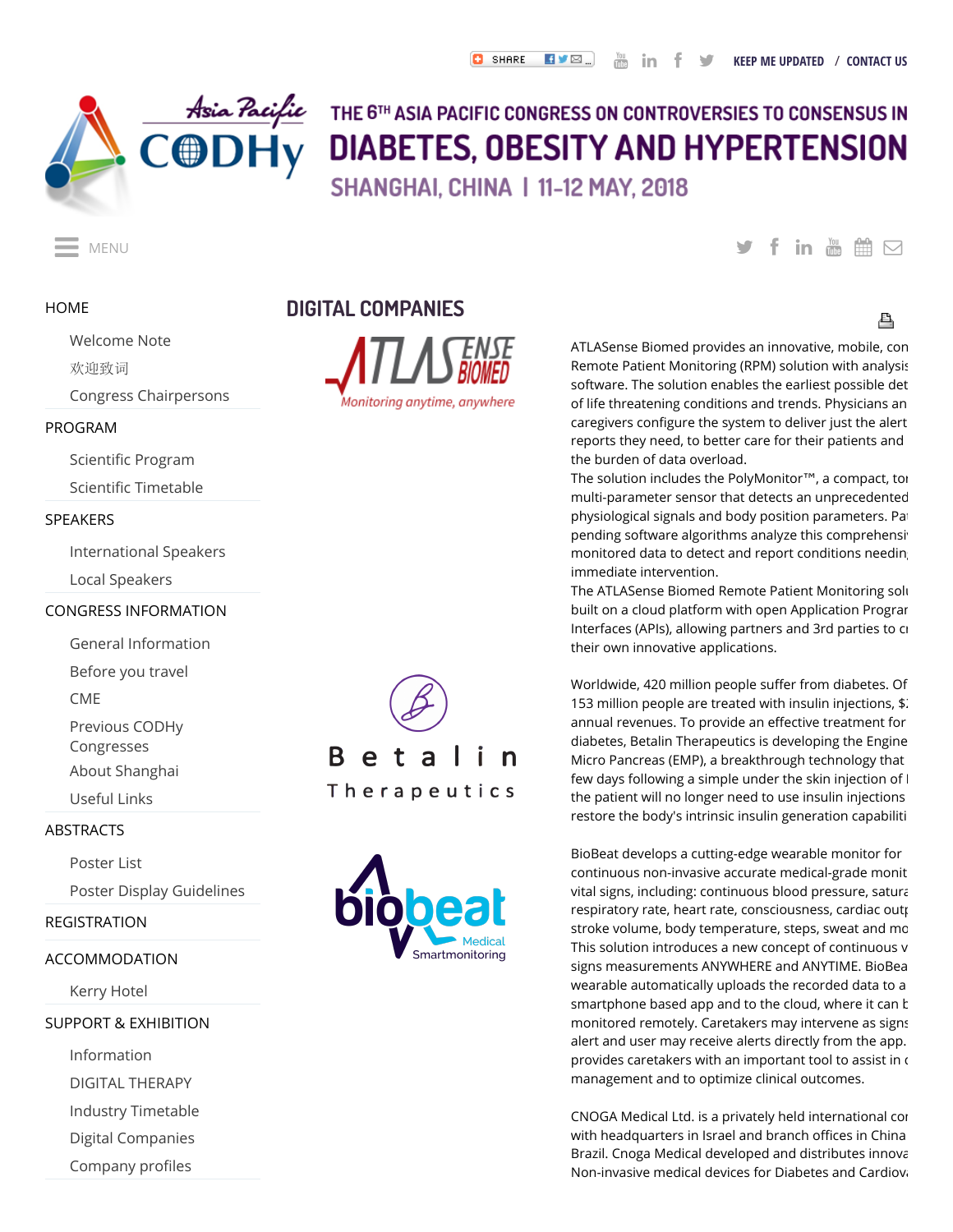



Website: [cnogacare.co](https://cnogacare.co/)

disease management. We are the first company in the  $y$ that developed a line of Non-invasive and pain-free pro that comply with the highest accuracy and quality stand Using a camera real-time color image sensor and uniqu algorithm Cnoga medical manages to detect blood chro changes and analyze a vast amount of data as a functio physiology. This enables the capability to compute desi Parameters in a non-invasive manner. Noninvasive pro • TensorTip Combo Glucometer: the most accurate com non-invasive glucose measurement device for diabetic • TensorTip MTX/VSM: a compact innovative device that measures non-invasively 16 bio parameters in less than minute.

The TensorTip MTX/VSM can measure cuff less blood p Hemoglobin, Hematocrit, RBC, Pulse, Spo2, pH, Blood g Hemodynamic paramters. Cnoga devices are approved marketing in more than 37 countries (Certifications: CE approved, CFDA, Anvisa, U.S FDA approved for Blood pr & Pulse).

New Beginning is a Digital Health - Wellness Innovation New Beginning is a pioneer in the field of Innovation management, strategy, execution and brand building for digital health and wellness industries since 2013. Our mission is to improve the lives of millions of people worldwide. We aim to transform and improve the healt market and reduce budgets through innovative consum health solutions, services, technologies and business m We operate in the Health IT fields of Telemedicine, iOT, Devices, Wearable Sensors Devices, Mobile Applications Diagnostics and Monitoring, Point-of-Care (POC), Emerg Intervention, Electronic Medical Record (EMR), Chronic Management, Health System Management Platform. Those solutions are for home use and professional environment managed by hospital, HMOs, clinics, physi offices and other institutional entities.

Our team brings extensive experience from multiple backgrounds including consumer goods, lifestyle and technology to the healthcare industry. This allows us to an end-to-end solution from ideation to execution, prod development to commercialization.

New Beginning is active in identifying and sourcing cutt technology solutions for health industry leaders, medic devices, pharmaceutical companies and investors. We c you facilitate and manage your partnership and investr the startup nation.

We innovate as entrepreneurs, we operate as startups execute as industry leaders to deliver exceptional resul

Plate my Meal developed world's most simple concept t healthy eating!

Backed by clinical trials proving it has significant impact children's eating habits and endorsed by Ministries of H Addressing healthy eating 3 major dilemmas with simp applicable answers:

WHEN to eat  $-5$  designated plates for 5 meals and snack day

WHAT to eat – Choose from a variety of foods and food suggested on each plate

HOW MUCH to eat – Portion control by compartment si